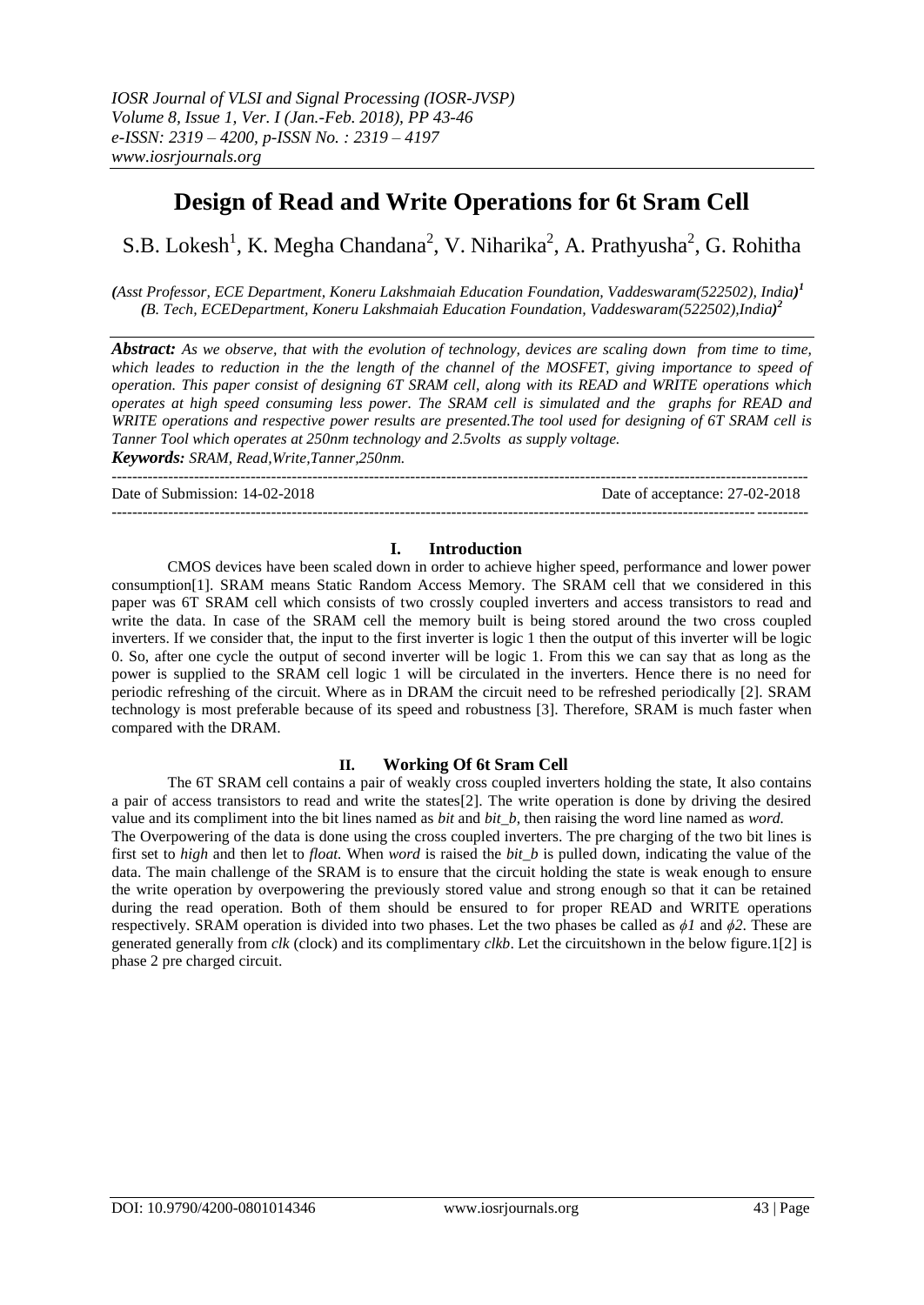

#### **Fig.1 Precharge circuit**

In Phase 1, the read and write operations are performed. Here our main concern is phase 1 of the SRAM cell.The detailed structure of 6T SRAM is shown in below figure.2[2]



**Fig.2** Detailed structure of 6TSRAM cell

Access transistors A1 and A2 are connected to bit and bit b, so that we can read from the memory or write into the memory. If word line is equal to 1, we can access the access transistors and hence read and write operations can be performed. If word line is equal to 0, the access to the transistors will be off and memory will be in hold state[3]. In stand by mode (or) hold mode (i.e.; wordline=0) the access transistors A1 and A2 are turned off. So as long as SRAM in this mode, the data will remain unchanged [4]. To write into the memory bit and bit\_b acts as input, to read from the memory bit and bit\_b acts as output lines.

#### **1.1 Read Operation**

In SRAM, for any operation to be performed, the word line should be high. To perform read operation, initially memory should have some value. Therefore let us consider memory has Q=1 and Q'=0. Raise the word line to high, to perform the read operation. bit and bit b acts as output lines, and these bit lines are initially pre-charged i.e. there will be a node voltage Vdd at bit and bit\_b. As Q and bit are high, there will be no discharge in the circuit. As Q' is 0, there will be a voltage difference between the Q' and the node voltage at bit\_b, hence bit\_b voltage decreases. Therefore there will be discharge in the circuit and current flows. Bit and bit\_b are connected to the sense amplifier, this sense amplifier acts as a comparator, so When bit' is low the output will be 1. Hence input  $Q=1$  and we got the output as 1, read operation verified. In the same way consider  $Q=0$  and  $Q'=1$  in the memory. There will be a discharge in the circuit at Q and bit, since there is voltage difference. The transistors must have ratio such that Q lies below the threshold region of P2/D2. This is called read constraint. As bit voltage decreases the output will be 0.when input  $Q=0$ , the output we get is 0. Therefore in both the cases read operation is verified. Output waveforms for READ operations is shown in the below figure**.**3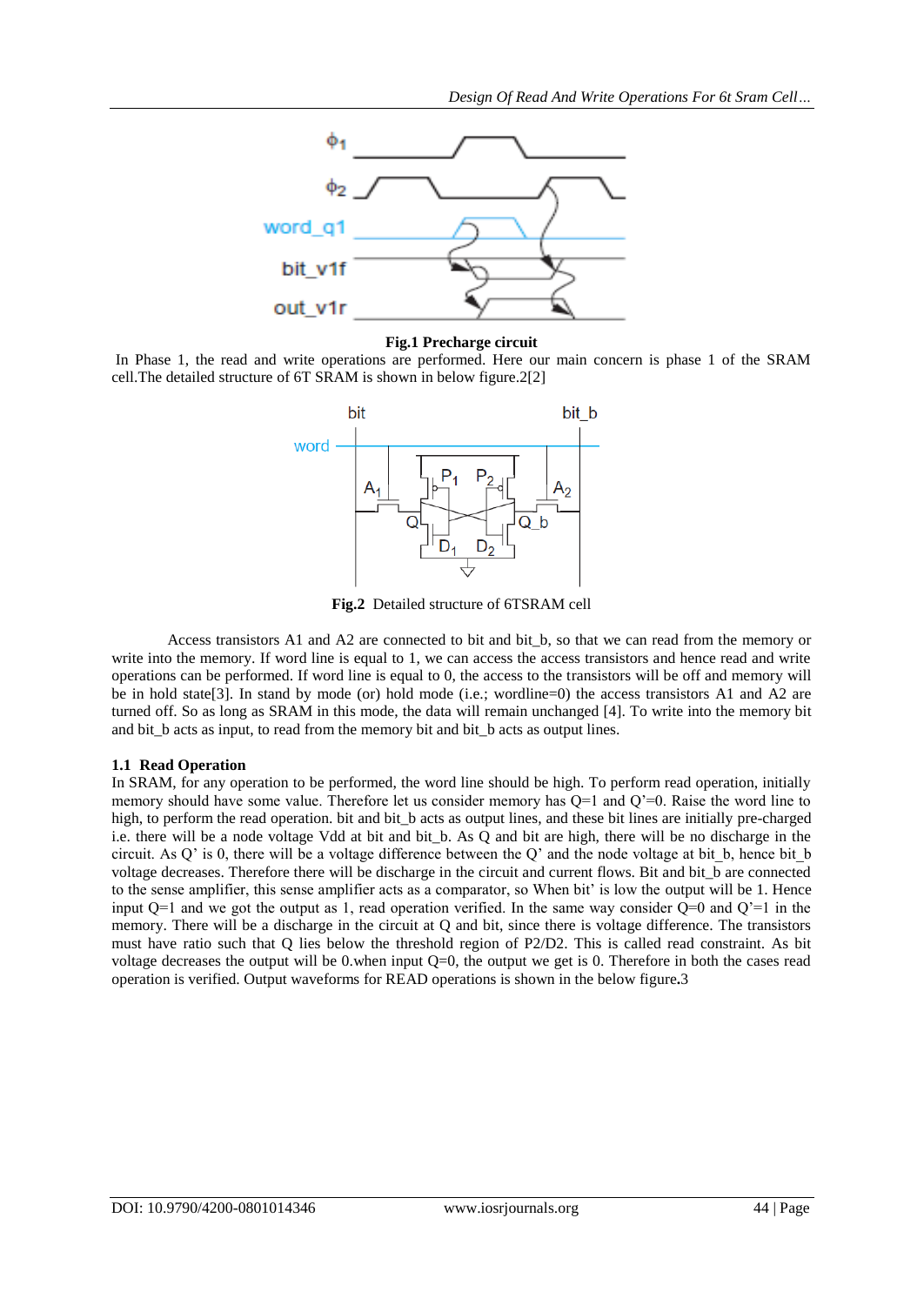

**Fig.3 Read operation**

# **1.2 Write Operation**

Consider the memory bits consists of  $Q=0$  and  $Q'=1$ . Initially word line is high and hence write operation can be performed. In the write operation bit and bit' are input lines. As we have control on the bit lines, initially make the bit\_b connected to ground so that we can have the voltage difference between Q' and bit\_b. To write 1 into the SRAM cell, D2 must be stronger than P2,this can be achieved by changing the aspect ratio of the transistors. Hence Q will be 1. Initially  $Q=0$  after the operation  $Q=1$ , hence we write successfully into the memory. Output waveform is shown in Figure.4.





# **III. Figures and Tables**

The parameters used in designing the pmos and nmos transistors in 6T SRAM cell are shown in the table1 and respective READ and WRITE operation power values are shown in the table 2.

|           | Width $(\mu m)$ |                       |                                |                | $Length( \mu m)$      |                             |                        |                        |
|-----------|-----------------|-----------------------|--------------------------------|----------------|-----------------------|-----------------------------|------------------------|------------------------|
| Operation | D <sub>1</sub>  | D <sub>1</sub><br>. . | $\mathbf{D}$ <sup>1</sup><br>້ | D <sub>2</sub> | D <sub>1</sub>        | D <sub>2</sub><br>. .       | $\sim$<br>↵            | ມ∠                     |
| READ      | 1.50            | 1.50                  | 2.0                            | $\angle$ .     | $\sim$ $\sim$<br>رے ک | $\Delta$ $\epsilon$<br>رے ک | $\cap \subset$<br>رے ک | $\sim$ $\sim$<br>ر ے د |

DOI: 10.9790/4200-0801014346 www.iosrjournals.org 45 | Page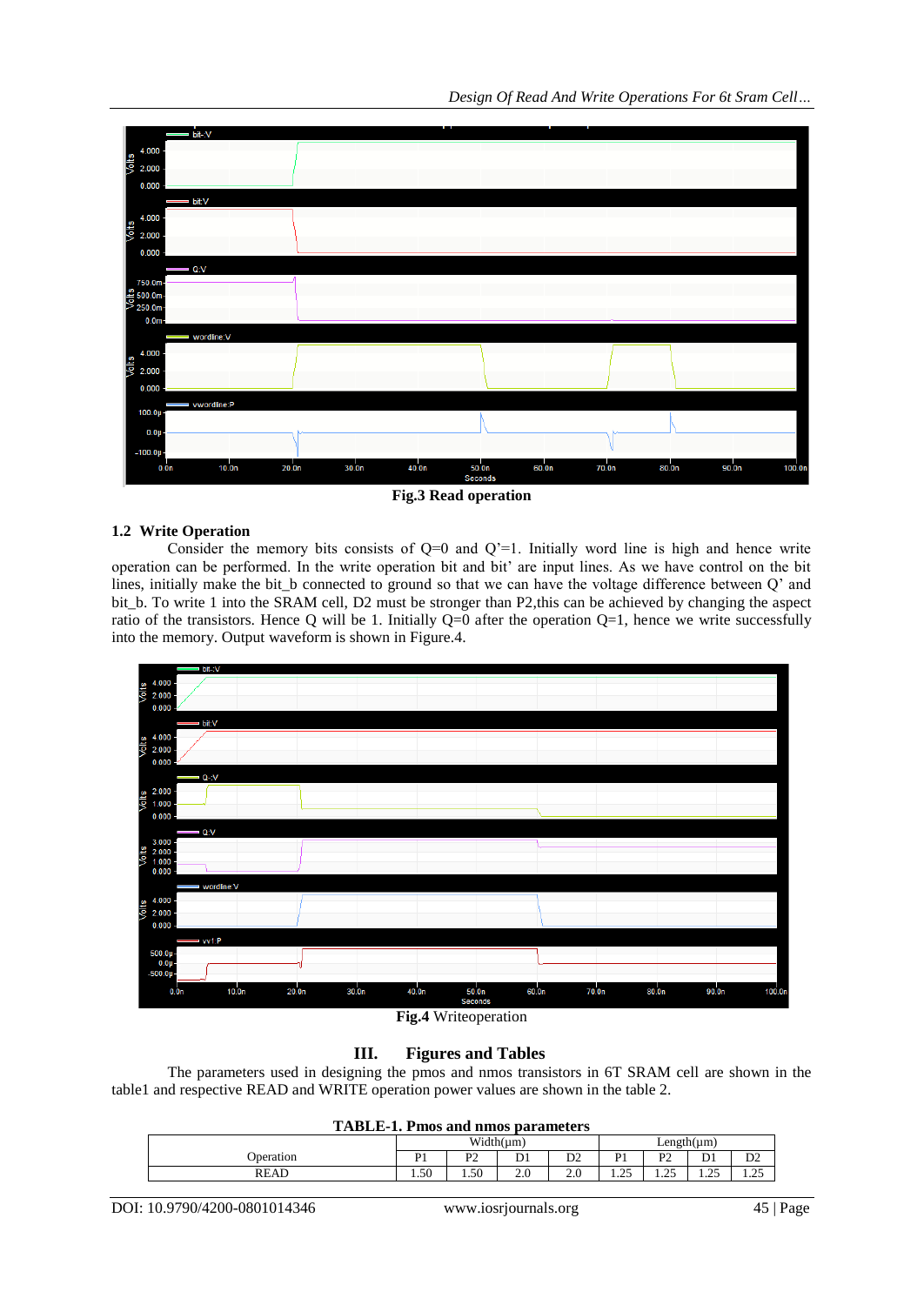| <b>WRITE</b><br>,,,,,, | $\sim$<br>אר<br>1.JU | . .<br>1.0 | $\sim$ $\sim$<br>50<br>$  -$ | $\cdot$ | $\Delta$ $\epsilon$<br>$\sim$<br>0.4J | . $\cap$ $\subset$<br>-<br>∪.∠J | $\Delta$<br>0.25 | $\sim$<br>$\sim$<br><u>v.</u><br>. |
|------------------------|----------------------|------------|------------------------------|---------|---------------------------------------|---------------------------------|------------------|------------------------------------|

| <b>Table-2. Power Values</b> |                     |            |  |  |  |
|------------------------------|---------------------|------------|--|--|--|
| Operation                    | Power               | Total Time |  |  |  |
| <b>READ</b>                  | 1.028720e-007 watts | 2.51 Sec   |  |  |  |
| WRITE                        | 2.483478e-004 watts | $2.15$ Sec |  |  |  |



**IV. Design of 6t Sram In Tanner**

**Fig.5** Schematicof READ operation



**Fig.6** Schematicof WRITE operation

# **V. Conclusion**

In our paper we have designed a basic 6T SRAM cell in which READ and WRITE operations are observed one after the other. Each operation is done using the Tanner tool in the S-EDIT. There is no need to refresh the circuit each time because the power supply is given as the bits are already stored in the memory. Also, the circuit operates at low power that is READ operation power is about 1.028720e-007 watts and WRITE operation power is about 2.483478e-004 watts.In ideal conditions, it consumes very less amount or negligible amounts of power in the circuit.

# **References**

- [1]. K. Dhanumjaya, Dr. MN.Giri Prasad, Dr. K.Padmaraju, Dr. M.Raja Reddy "Low Power and Improved Read Stability Cache Design in 45nm Technology" International Journal of Engineering Research and Development, Volume 2, Issue 2 (July 2012), PP. 01-07.
- [2]. Neil H.E. weste & David Money Harris "CMOS VLSI Design: A Circuits and Systems Perspective" ISBN: 0321149017/9780321149015Third edition, Pearson Education, 2005.
- [3]. G. Shivaprakash1\* and D. S. Suresh2"Design of Low Power 6T-SRAM Cell and Analysis for High Speed Application", Indian Journal of Science and Technology, Vol 9(46).